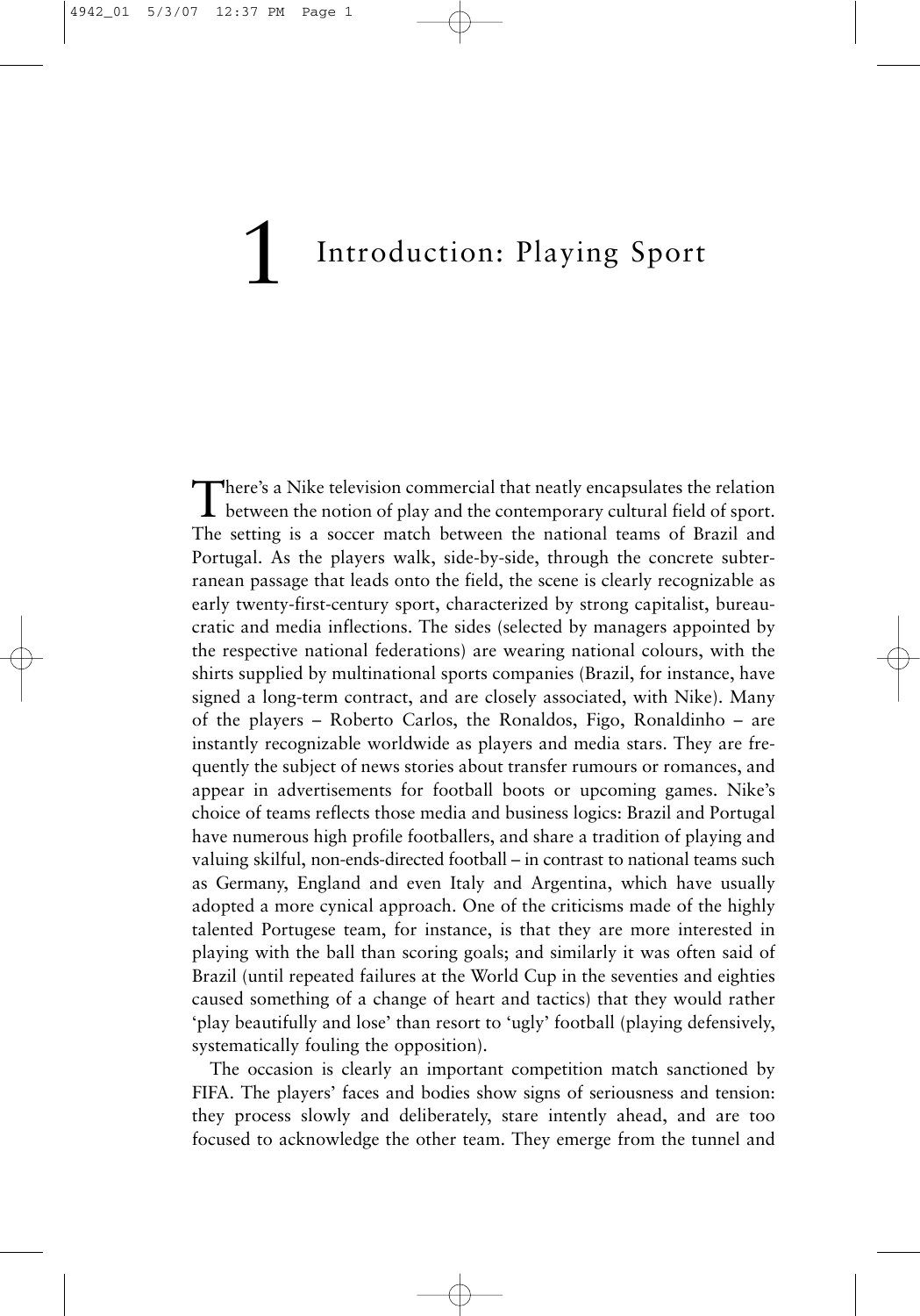## **2** UNDERSTANDING SPORTS CULTURE

take the field in a modern stadium (perhaps with a retractable roof) filled with as many as one hundred thousand (the capacity of the stadium having been determined, among other things, by safety regulations and requirements) seated fans who will have paid the equivalent of something in the region of hundreds (legally) and thousands (to scalpers) of US dollars a seat, depending on the importance of the match and the location of the seats. Some of the more desirable seating will be located in corporate boxes owned or rented by large corporations for the entertainment of their business clients, who will be provided with restaurant-quality meals and drinks. The game will be strictly circumscribed regarding temporal, spatial and material characteristics and dimensions. Action will begin, cease and recommence only when the referee blows a whistle, and will take place within a marked space commensurate with FIFA rules regarding the length and breadth of the field and its various components (the dimensions of the penalty area, the height of the goalposts). The game will usually run for ninety minutes (not including time added on for stoppages), even if the result is a foregone conclusion after thirty minutes and supporters of the losing team are leaving in droves. Players must wear appropriate gear: to wear the wrong-coloured shorts, or only one sock, or with writing or other marks on the gear other than those of the official or recognized sponsors or makers, would result in a player being removed (temporarily or otherwise) from the field. And this applies to bodies as well, in the case of, say, an injury that causes bleeding, or of the exposure of a player's buttocks to the crowd to communicate a (presumably very brief) political message.

There will be a strict demarcation between officials and players, and players and spectators. The media may purport to 'take viewers into the middle of the action', but if a spectator somehow climbed over the partition that separated them from the players and evaded the numerous trained security staff and police and ran onto the field, then they'd be chased, apprehended, ejected from the ground and heavily fined. The crowd at the venue will be joined by hundreds of millions of viewers around the world watching and listening to it on live and delayed telecasts, through both terrestrial and satellite media, on television, radio and through the internet. A pre-game show will analyze past results, injuries and the possible influence of the referee on the outcome. Highlights of previous games will be accompanied by a plethora of statistics (team and individual) about passes-per-shotat-goal, goals-per-game, time-in-possession, tackles, fouls, goals and assists (although this will paltry in comparison to the statistical information provided by networks covering, say, a World Series baseball game). Every significant action (offside decisions, fouls, goals) will be replayed, in slow motion and at ordinary speed and from numerous angles, both on a large screen within the stadium (broken only by sponsorship messages), and to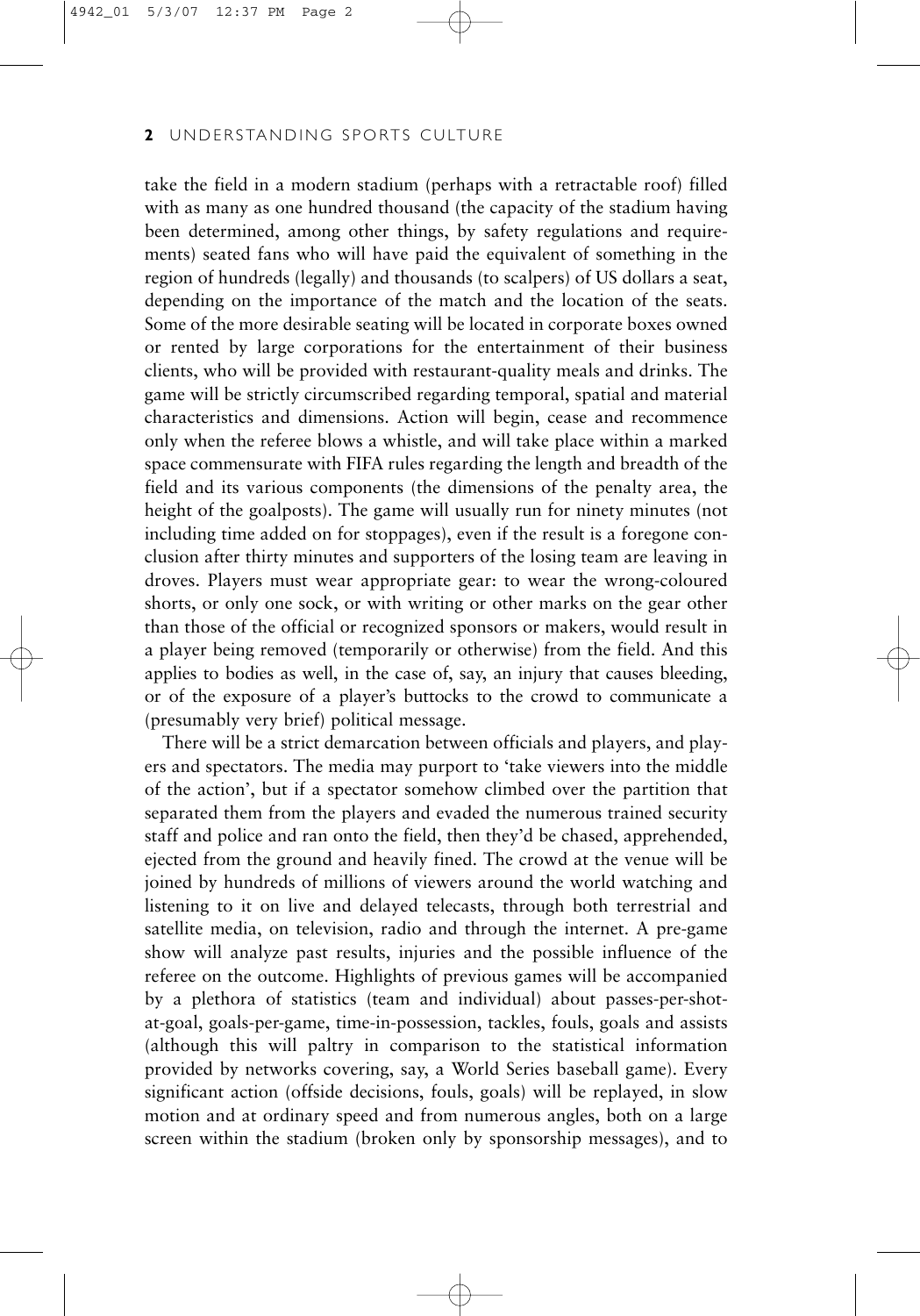## INTRODUCTION: PLAYING SPORT **3**

media viewers; and remote microphones will pick up the noises and words coming from the players and officials. At halftime a panel of experts (made up of past and current players and managers, as well as journalists and media commentators) will analyze incidents, provide opinions about what is happening and why, and predict the outcome. The match receipts will be in the tens of millions of US dollars, but this will be dwarfed by the television and internet rights, and the advertising revenue generated by board space around the ground, or the right to exclusively kit one or both teams. The players will be paid out of this revenue, as will the federations, managers, coaches, physios, doctors, publicists, agents, halftime entertainers, the singer of the respective national anthems, and the referee and linespersons. Once the game has finished, it will continue to be analyzed and to generate income: television networks around the world will show highlights during the sports segment of the evening news; newspapers and magazines will write stories about the game and its dramas, heroes and villains; videos and DVDs of the game will be produced, packaged, advertised and sold. Reputations will be made and lost (with important consequences for salaries, contract extensions and sponsorship revenue), players will be induced to change clubs, and millions of fans will celebrate or drink away or violently manifest their sorrow, depending on the outcome. Politicians will line up to be photographed with the winners, and questions asked in the media and political institutions of the losing country. A government might even fall as a consequence of the result.

Little of this is actually shown in the commercial: most of it is implied through what we see in those opening shots. Sporting advertisements usually mirror or reproduce, in miniature, the field and its practices, values, rules, agents and institutions, with the stars, drama, excitement, crowd and skill of the game condensed into a few visuals. A typical football commercial would show a star like Ronaldo or Beckham on the ball, a scything tackle being skilfully avoided, the winning goal blasted into the back of the net past an acrobatic goalkeeper, the celebrations of the players, the fans shouting and screaming with joy. And the name of the sponsor would be associated with the action, the players and the gear, but also with the passion, excitement and beauty of football.

But this isn't a typical sporting commercial. Let's go back to the scene we were describing: Brazil and Portugal are on their way to take part in an institutionally authorized, important and very serious sporting contest, when the players start behaving as if they were children or teenagers having a kickabout on a Brazilian beach. One player takes possession of the ball and starts playing with it – juggling it, bouncing it off walls, flicking it up into the air. The rest join in, trying to get the ball away from the first player in order to outdo his tricks. The intensity, pace and skill increases as each